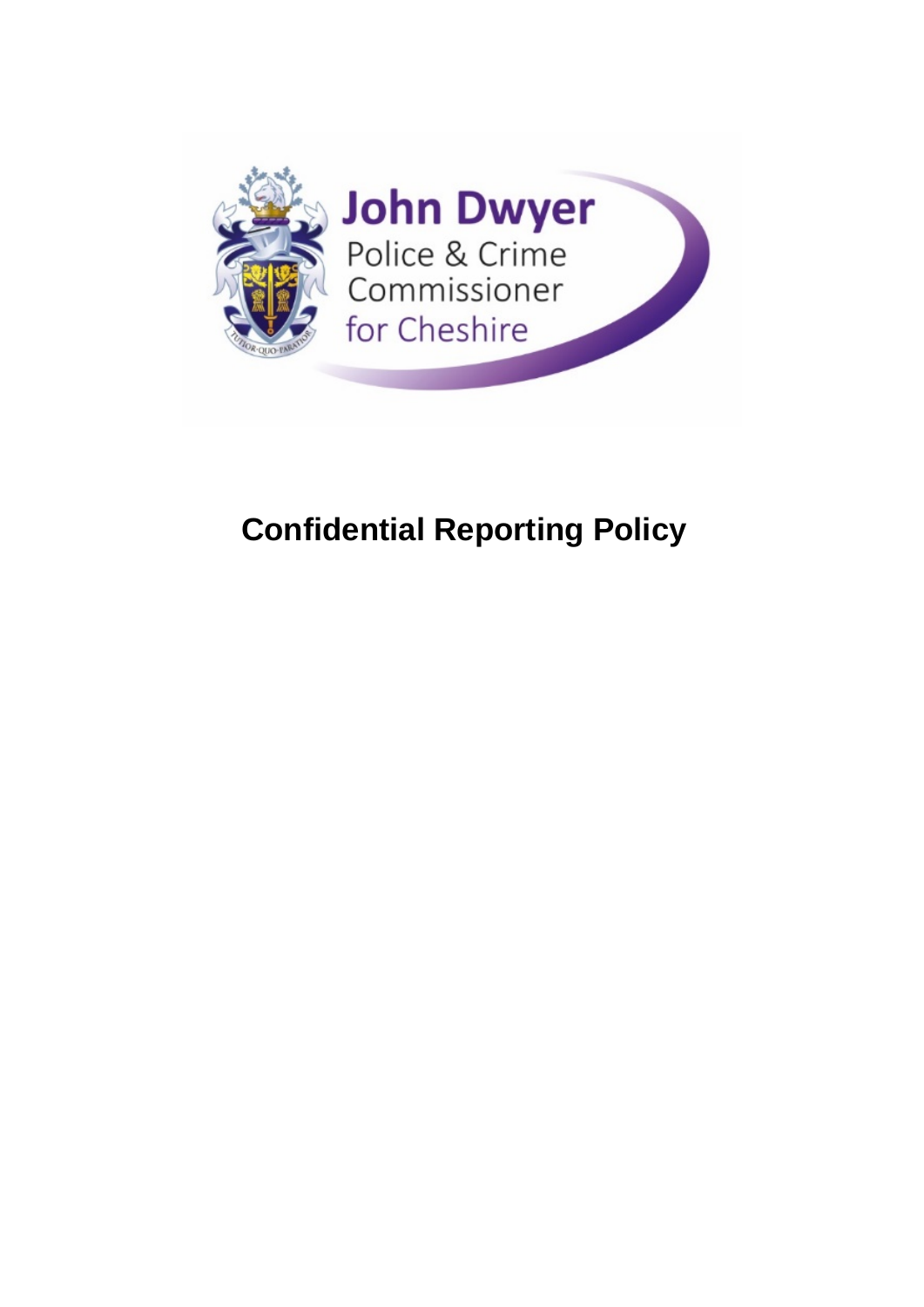| <b>Version No.</b>     | 1.1                                                                  | <b>Review Date:</b>   | 10/03/2025     |
|------------------------|----------------------------------------------------------------------|-----------------------|----------------|
| <b>Policy author:</b>  | <b>Head of Governance</b><br>& Compliance                            | <b>Policy owner:</b>  | Chief of Staff |
|                        |                                                                      |                       |                |
| <b>Created on:</b>     | 09/03/2021                                                           | <b>Ratified on:</b>   | 10/03/2021     |
| Last reviewed on:      |                                                                      | <b>Applicable to:</b> |                |
| <b>Equality Impact</b> | A full impact assessment is not required as it is considered that it |                       |                |
| Assessed on:           | will not disproportionately adversely affect any protected           |                       |                |
|                        | characteristic community as defined in the Equality Act 2011.        |                       |                |
|                        |                                                                      |                       |                |

**At the time of ratifying this procedure and at the time of all subsequent reviews, the author and the owner of this procedure are satisfied that this document complied with relevant legislation.** 

| <b>Related Documents</b>                                                     |
|------------------------------------------------------------------------------|
| Code of Conduct for the Commissioner and Deputy Commissioner                 |
| Code of Conduct for staff of the Office of the Police and Crime Commissioner |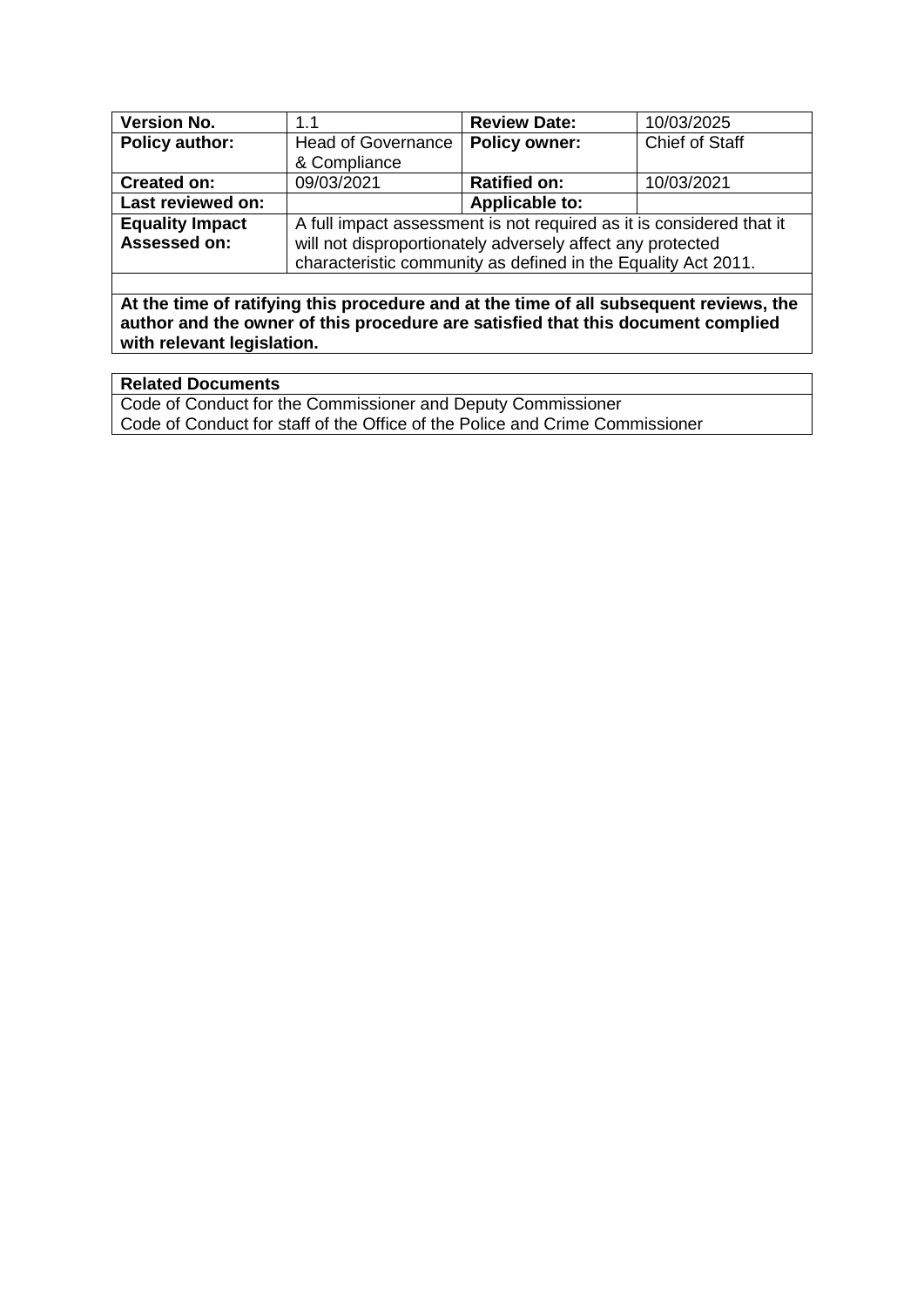### **INTRODUCTION**

- 1. The Office of the Police and Crime Commissioner for Cheshire (OPCC) is committed to the highest possible standards of honesty, openness, probity and accountability. It seeks to conduct its business in a responsible manner, ensuring that all its activities are openly and effectively managed and that its integrity is sustained.
- 2. In line with that commitment, the Commissioner encourages staff, stakeholders and other people associated with the OPCC, who may have serious concerns about any aspect of their work to come forward and voice those concerns.
- 3. It is recognised that most concerns will be expressed in confidence and wherever possible that confidence will be maintained.
- 4. Staff are often the first to realise that there may be something seriously wrong within an organisation. However, they may feel that expressing their concern would be disloyal or may fear harassment or victimisation. In these circumstances it may be easier to ignore concerns rather than report them.
- 5. The Commissioner believes that it is the responsibility of each member of staff to realise that they not only have the right, but the moral duty to report any concerns.
- 6. The Commissioner recognises and appreciates that staff who raise concerns are an asset to the OPCC and not a threat.
- 7. This policy relates to the Police and Crime Commissioner, the Deputy Police and Crime Commissioner, OPCC staff and other contracted staff. Where the matter concerns the Constabulary, individuals are asked to refer to the Constabulary's Confidential Reporting Procedure.
- 8. The policy is in addition to, but does not replace the following existing legislation, policies and procedures:
	- Cheshire Constabulary Confidential Reporting Policy
	- Cheshire Constabulary Fairness at Work Policy
	- Police Conduct and Performance, and Misconduct Regulations
	- Managing Performance Procedure (Police Staff)
	- The Police Reform & Social Responsibility Act 2011
	- The Elected Local Policing Bodies (Complaints and Misconduct) Regulations 2011 (in relation to any concerns relating to the Commissioner and / or any Deputy)
	- Public Interest Disclosure Act 1998
	- The Equality Act 2010

#### ABOUT THIS POLICY

- 9. This policy explains how to make a complaint if you are dissatisfied with any services provided by the OPCC. It does not, however, cover complaints in the following areas:
	- Operational policing matters or the conduct of an individual police officer/police staff these complaints should be addressed to:

Professional Standards Department Cheshire Constabulary HQ Clemonds Hey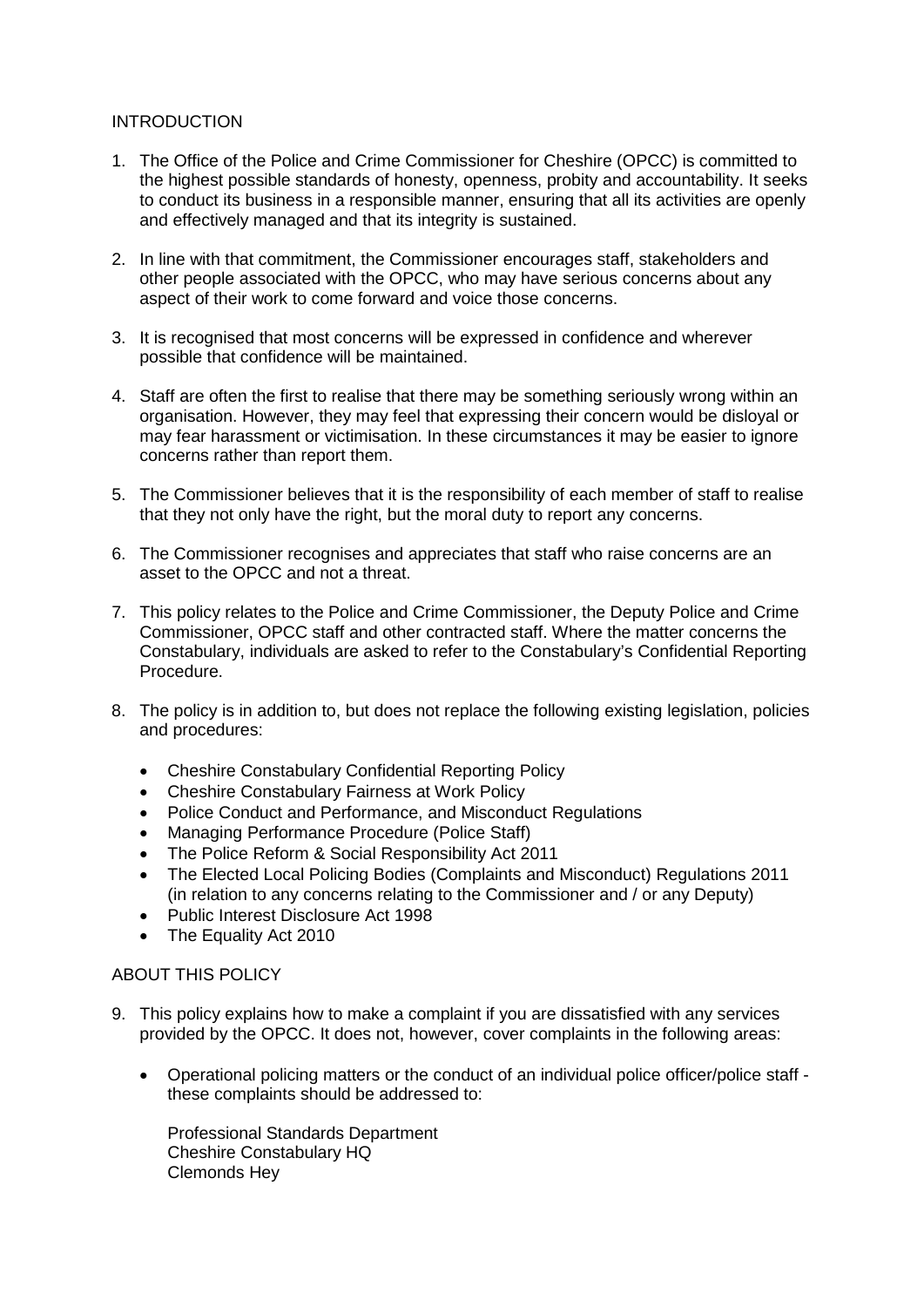Oakmere Road **Winsford Cheshire** CW7 2UA

<https://www.cheshire.police.uk/fo/feedback/tc/thanks-and-complaints/>

- Matters relating to the Commissioner or any Deputy Commissioner are the responsibility of the Police and Crime Panel in line with particular legal requirements. Except where specifically referred to, this policy will not apply to these office holders.
- 10. Please note that although complaints may refer to the behaviour of a particular member of staff, any issues concerning the employer/employee relationship including the need for disciplinary action to be taken are addressed separately under the Office of the Police and Crime Commissioner's internal procedures or the Constabulary's policies as applied to the particular individual's terms and conditions of employment.

## **RESPONSIBILITIES**

### THE COMMISSIONER

- 11. The Commissioner has approved a Code of Corporate Governance and carries out an annual review of its effectiveness through the Annual Governance Statement. The OPCC will oversee the operation of this Confidential Reporting Policy and will receive an annual report, through the Audit Committee on the outcome of investigations and any remedial action taken to tighten controls. The Chief of Staff acting as Monitoring Officer, will oversee the operation of the policy to ensure adequate processes are in place and appropriate action is taken.
- 12. For any concerns relating to the Commissioner/Deputy Commissioner see paragraph 23.

## ALLEGATIONS CONCERNING OPCC STAFF

- 13. Where an allegation concerns staff of the OPCC, the Chief of Staff will seek to investigate the matter confidentially. Where the concerns raised relate to the Chief of Staff, the Commissioner's Chief Finance Officer will oversee the process with the Commissioner and will act in accordance with the specifically incorporated provisions in the Chief of Staff's contract of employment which require the involvement of an independent panel drawn from the Police and Crime Panel and the involvement of a "designated independent person" (as defined in that contract).
- 14. Where the concerns relate to the Commissioner's Chief Finance Officer contracted provisions similar to those of the Chief of Staff described above exist and will be applied.

## **GUIDANCE**

- 15. This policy is intended to cover concerns affecting the OPCC that fall outside the scope of the other procedures mentioned in paragraph 8 above. Such concerns cover:
	- Conduct which is an offence or a breach of law
	- Failure to comply with a legal obligation
	- Disclosures related to miscarriages of justice
	- Health and safety risks including risks to the public as well as other employees
	- Damage to the environment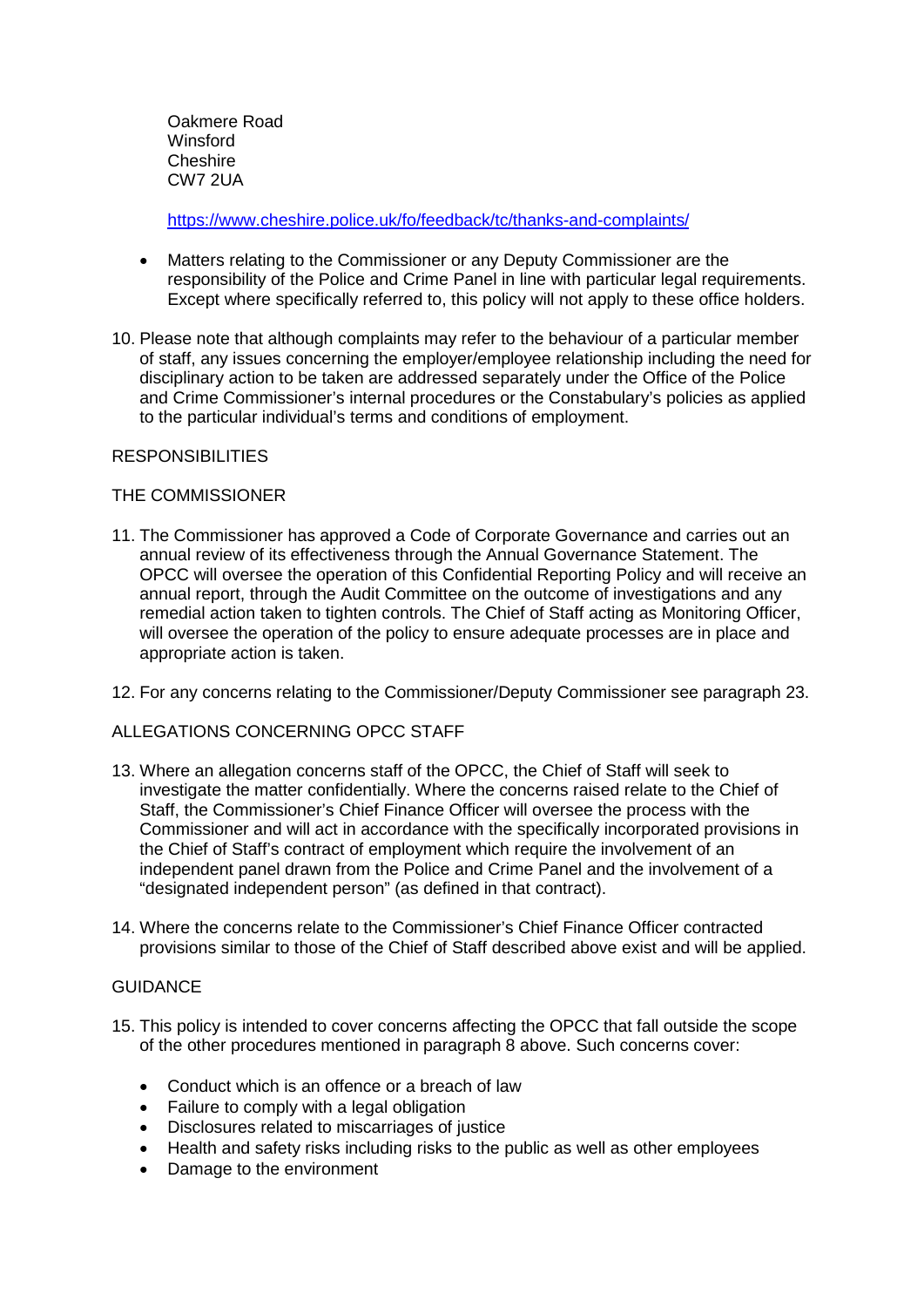- The unauthorised use of public funds
- Possible fraud and corruption
- Sexual, physical or psychological abuse; or
- Other unethical conduct
- 16. The Commissioner recognises that the decision to report a concern can be difficult to make. If staff reasonably believe that what they are saying is true, they should have nothing to fear because they will be doing their duty to both the OPCC and those for whom the service is provided. The Commissioner will not tolerate any act of harassment or victimisation (including informal pressure) and will take appropriate action to protect staff when they raise a concern, providing that they:
	- disclose the information in good faith
	- believe the concern to be substantially true
	- do not act maliciously or make false allegations; and
	- do not seek personal gain
- 17. The Commissioner will respond to reports of wrongdoing. However, it should be remembered that testing reports out is not the same as either accepting them or rejecting them.
- 18. In order to protect individuals and those who have had allegations made against them, initial enquiries will be made to decide whether an investigation is appropriate, and if so, what form it should take. Some concerns may be resolved by agreed action without the need for investigation. If any urgent action is required this will be taken before any investigation is conducted.
- 19. All concerns will be treated in confidence and every effort made to maintain that confidentiality. However, it may become necessary to take formal action resulting in the requirement for the person raising the concern to provide a witness statement or possibly give evidence.
- 20. All are encouraged to put their name to an allegation wherever possible as concerns raised anonymously are less powerful, but will be investigated at the discretion of the Commissioner. In exercising its discretion, the factors taken into account include:
	- The potential seriousness of the issue raised
	- The credibility of the concern
	- The likelihood of confirming the allegation from attributable sources
- 21. If the concern is raised in good faith but is not confirmed by the investigation, no action will be taken against the person raising the concern. If, however, an allegation is made frivolously, maliciously or for personal gain, disciplinary action may be taken.

## HOW TO RAISE A CONCERN

- 22. As a first step staff should normally raise concerns with their own immediate manager. However, this depends on the seriousness and sensitivity of the issues of concern and who may be involved. As a general rule concerns should be raised directly with the Chief of Staff.
- 23. Where an allegation concerns the Commissioner or Deputy Commissioner then these must be referred to the Monitoring Officer of Cheshire East Council as the administering authority for the Police and Crime Panel for Cheshire, who under relevant legislation are responsible for such matters. Should any officer or member of staff of the OPCC or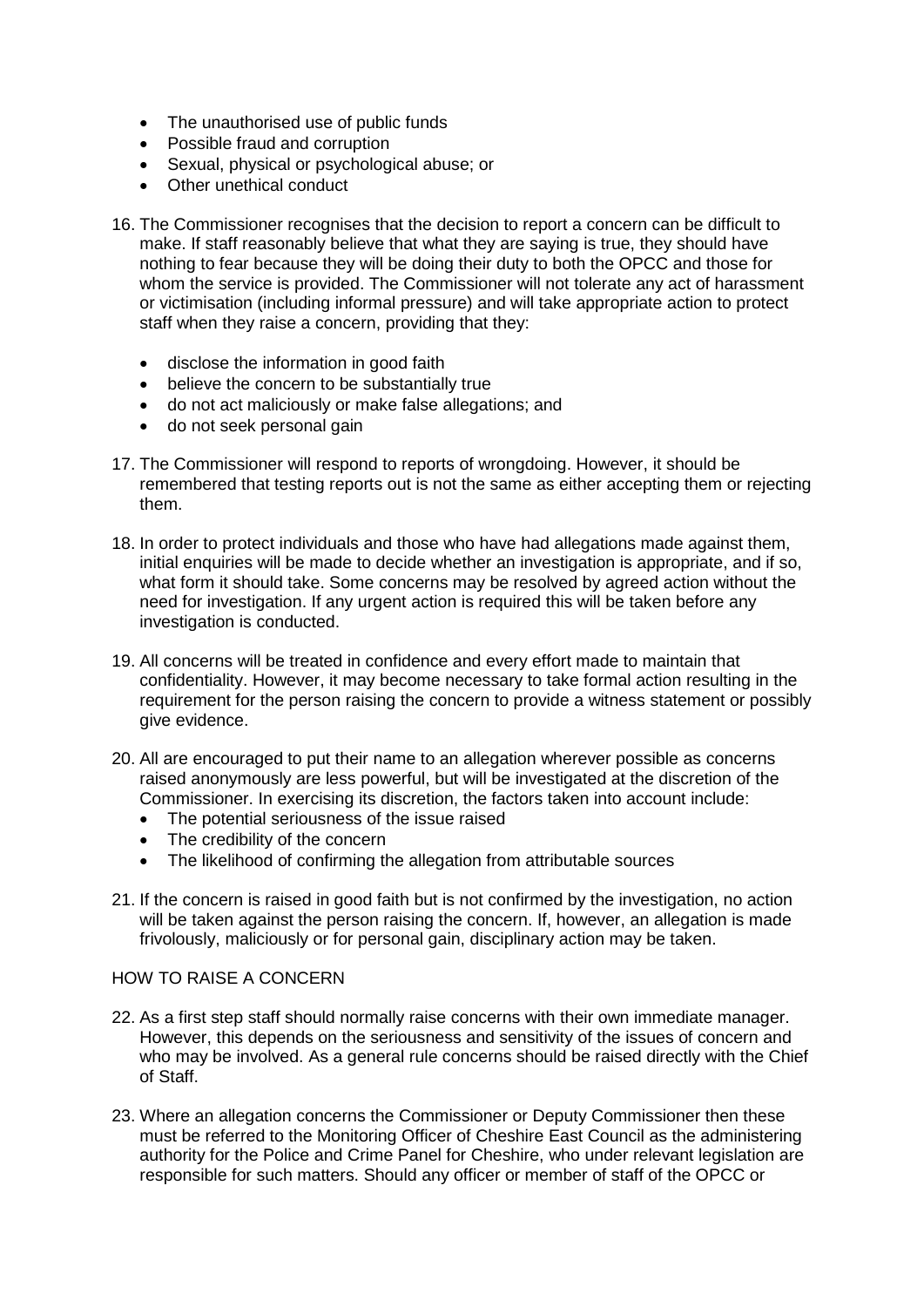Constabulary receive any such allegations they should seek guidance from their line manager to ensure a proper referral is made in accordance with legal requirements. There are separate procedures as to how the Panel will deal with such allegations.

24. Concerns ideally should be submitted in writing and addressed to the Chief of Staff as follows:

Chief of Staff Office of the Police and Crime Commissioner for Cheshire Stockton Heath Police Station Grappenhall Road Stockton Heath Warrington WA4 2AF

Telephone: 01606 364000 Email: [peter.astley@cheshire.pnn.police.uk](mailto:peter.astley@cheshire.pnn.police.uk)

- 25. However, if for any reason, this presents a difficulty it is possible to make your complaint either in person, by telephone or to ask someone else (e.g. a friend or relative) to do it on your behalf.
- 26. For staff, there is also the option of reporting their concern through the Crimestopper's Integrity Line accessed by telephoning: 0800 111 4444. This facility is checked on a daily basis and where the matter involves a member of the OPCC staff it will be referred to the Chief of Staff.
- 27. Should the person raising the concern feel unable to approach the Chief of Staff or the Commissioner, the concern can be raised directly with the External Auditor Grant **Thornton**

## HOW THE OPCC WILL RESPOND

- 28. Within ten working days of a concern being raised, the Chief of Staff will write to you:
	- Acknowledging that the concern has been received
	- Indicating how the matter will be dealt with
	- Giving an estimate of how long it will take to provide a final response
	- Telling you whether any initial enquiries have been made
	- Supplying you with information on any support available; and
	- Telling you whether further investigations will take place and if not, why
- 29. The amount of contact between those considering the concerns raised and the person raising the concern will be different in each case dependent on the nature and seriousness of the concern. If necessary, you may be asked for further information. Where any meeting is arranged (this can be off-site if you wish) you can be accompanied by a union of professional association representative or a friend.
- 30. The OPCC will take steps to minimise any difficulties which you may experience as a result of raising the concern. For example, if you are required to give evidence, you will receive guidance on the procedures involved and your role in such procedures.